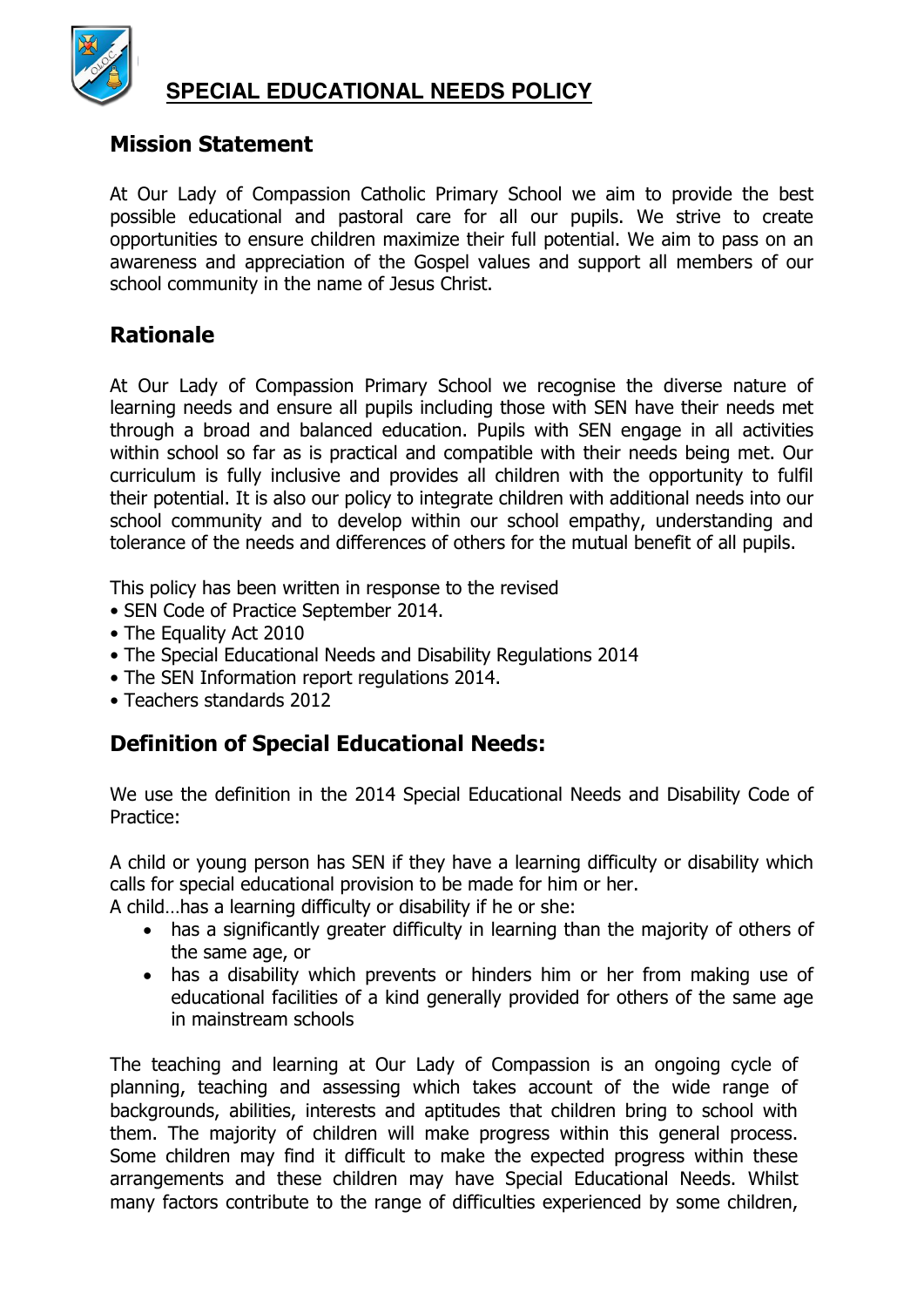we believe that much can be done to overcome them by parents, teachers and pupils working together.

Children's needs may include:

- 1. Communication and interactive difficulties
- 2. Cognitive and learning difficulties
- 3. Behavioural, emotional and social difficulties
- 4. Sensory or Physical difficulties

Our school has a whole school approach to learning and our guiding principle is one of inclusion. It is the responsibility of every member of staff to meet the needs of all pupils, regardless of gender, race, ability or disability by offering a differentiated curriculum through a range of teaching styles, strategies, support and resources.

# **AIMS**

It is the aim of the school to enable all children to make a valued contribution to the life of the school and to create an environment, which builds self-esteem, confidence and independence. We have high expectations of achievement and aim to provide opportunities for all pupils to experience success. It is the responsibility of all members to meet the needs of all children in their care including those with special educational needs.

# **Objectives**

Our school will endeavour to;

- 1. Identify and support pupils with special educational needs
- 2. Enable pupils with special educational needs to make the greatest possible progress through access to a broad and balanced curriculum through quality first teaching.
- 3. To provide a differentiated curriculum appropriate to the individual's needs and ability.
- 4. We will also provide additional support to those pupils with the greatest level of need and will seek advice from specialist services if necessary.
- 5. Work in partnership with outside agencies, parents and the pupil to ensure the most appropriate provision is made.
- 6. Provide relevant training and support for all staff to enable them to work effectively with children who have special educational needs;
- 7. Involve the pupil in any assessment and decision-making taking into account their age, maturity and capability;
- 8. Promote positive and constructive attitudes to children with special educational needs and to celebrate achievement and diversity.

# **SEN Admissions**

The school will endeavour to admit all children, whose parents wish them to be educated at Our Lady of Compassion, regardless of special educational needs and who meet the criteria outlined in our school admissions policy.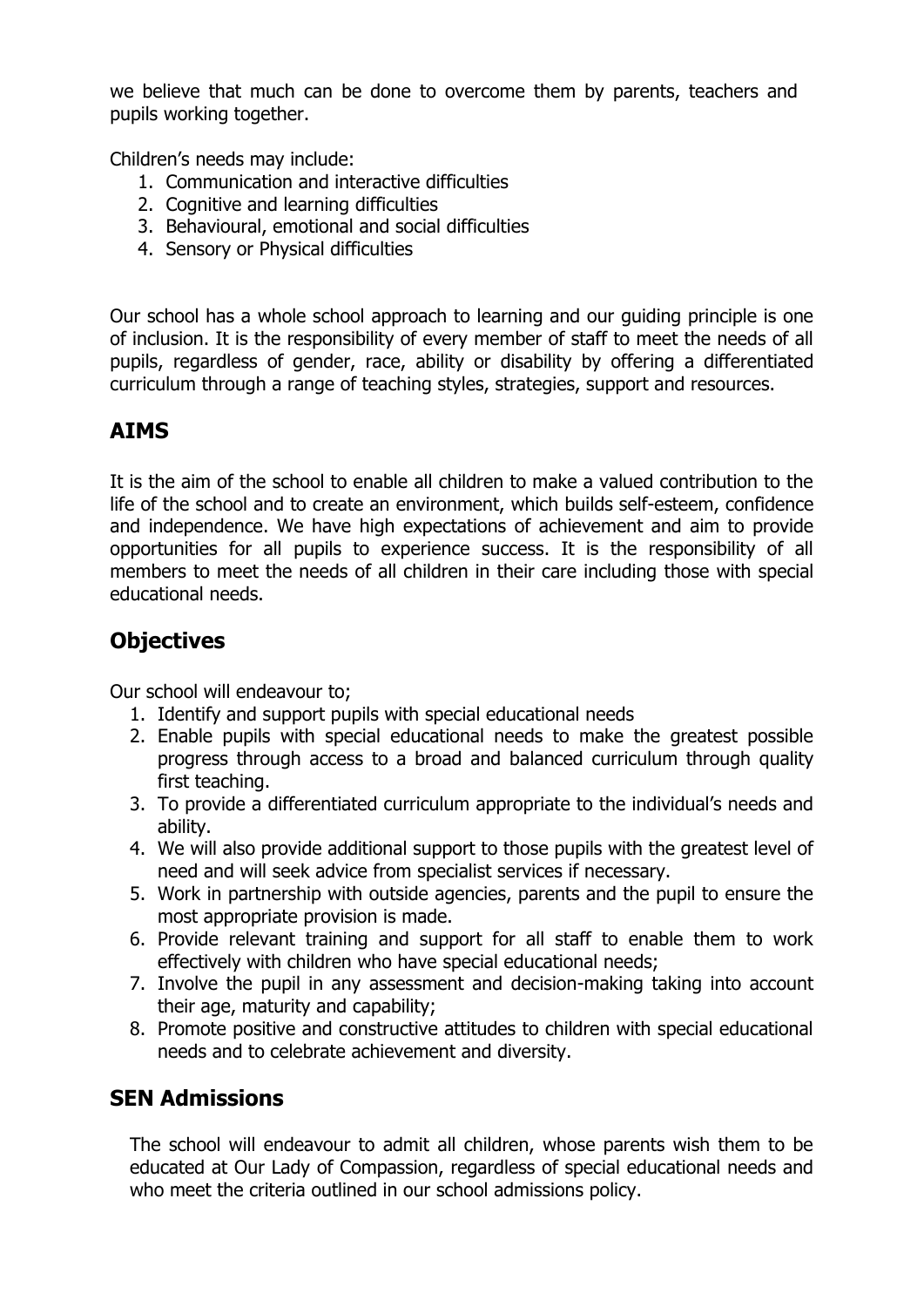### **Roles and Responsibilities - School Staff**

There is a designated Governor responsible for Special Educational Needs Mr Joanne Tomlinson

The Special Needs Co-ordinator (SENCO) meets with class teachers to review pupil profiles, PIVATS assessments and any Individual Education Plans (IEPs). I.E.Ps are used to record what is additional to or different from work that is already differentiated. The progress of all children with special educational needs is monitored and documented. The SENCO and subject co-ordinators will advise class teachers on differentiation of work and provision to ensure progress is made.

#### **Individual Education Plans (IEP's):**

Strategies for pupils' progress will be recorded in an IEP (Individual Education Plan) containing information on

- Short-term targets
- Who it is delivered by
- Teaching strategies
- Provision made
- Date for review
- Success and/or exit criteria
- The outcomes recorded at review

The IEP will record only that which is different from or quality first teaching within the curriculum, and will concentrate on three or four individual targets that closely match the pupil's needs. The IEPs will be discussed with the pupil and the parent. IEP's are reviewed regularly with parents and school staff.

Teaching Assistants are expected to provide support for the class teacher and will receive relevant training in order to do so. The planning of work and organisation of provision is the responsibility of the class teacher, input from teaching assistants will make a valued and positive contribution to the planning and assessment for children who have additional needs.

#### **Outside Agencies**

The school works with a range of outside agencies and is able to access advice, direct support, training and resources from them. We recognise our responsibility to work in close partnership with such agencies to ensure a pupil's needs may be met within our school.

# **Sefton Advisory Inclusion Service (SENDIS) (Inclusion Advisor) – Mrs Violet Sparke**

- Attends termly planning meetings to discuss progress of children and any giving cause for concern
- If requested, carries out assessment of children who have been identified by the school
- Provides support and training when needed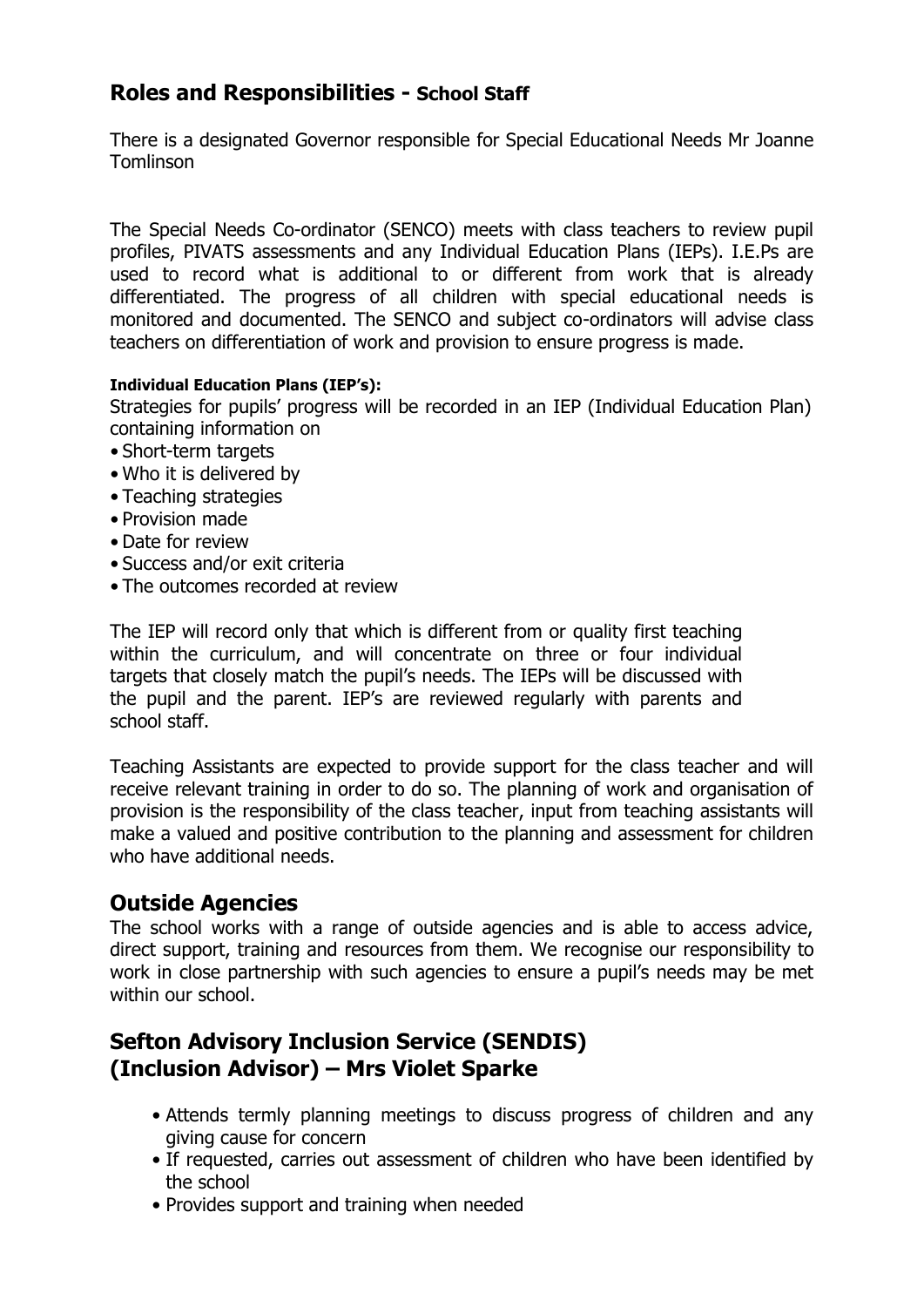- Supports whole school projects relating to Special Educational Needs
- Has regular contact with SENCO

## **Sefton SEN Inclusion Service** (SEPPS) **(Educational Psychologist) – Mrs Anne Bentley**

- Attends termly planning meetings
- Provides formal assessment when required
- Provides training for staff
- Reviews progress, reports to parents & school

#### **Early Years Advisory Teacher**

- Provides support and advice for school
- Assesses children and reports to parents and school
- Regularly reviews progress of children
- Sets targets and liaises with other agencies involved

#### **Speech Therapist, Occupational Therapist, Physiotherapist and Behaviour services**

- Meets with class teachers/SENCO to discuss progress of children
- Attends school to provide assessment and advice for children
- Supports children in the school
- Provides programmes of work to be followed by class teacher or teaching assistant
- Attends annual reviews or provides written reports for children
- Provide training for staff if needed and requested

# **School Nurse/ Community Paediatricians and Other Health Professionals**

- Attends school to test sight and hearing
- Available to give advice on health issues or concerns for the school
- Provide assessments of children
- Provides training for staff on specific issues
- Provides a link with parents on health related issues

## **Link Nurse**

- Provides a link to Consultant Community Paediatrician and Child and Adult Mental Health services (CAMHS)
- Access to training for Staff

# **Pupil Involvement**

Our aim is always to involve pupils in taking responsibility for their own learning through active participation in target setting. Class teachers and children work in partnership to identify areas for improvement. This applies to children with special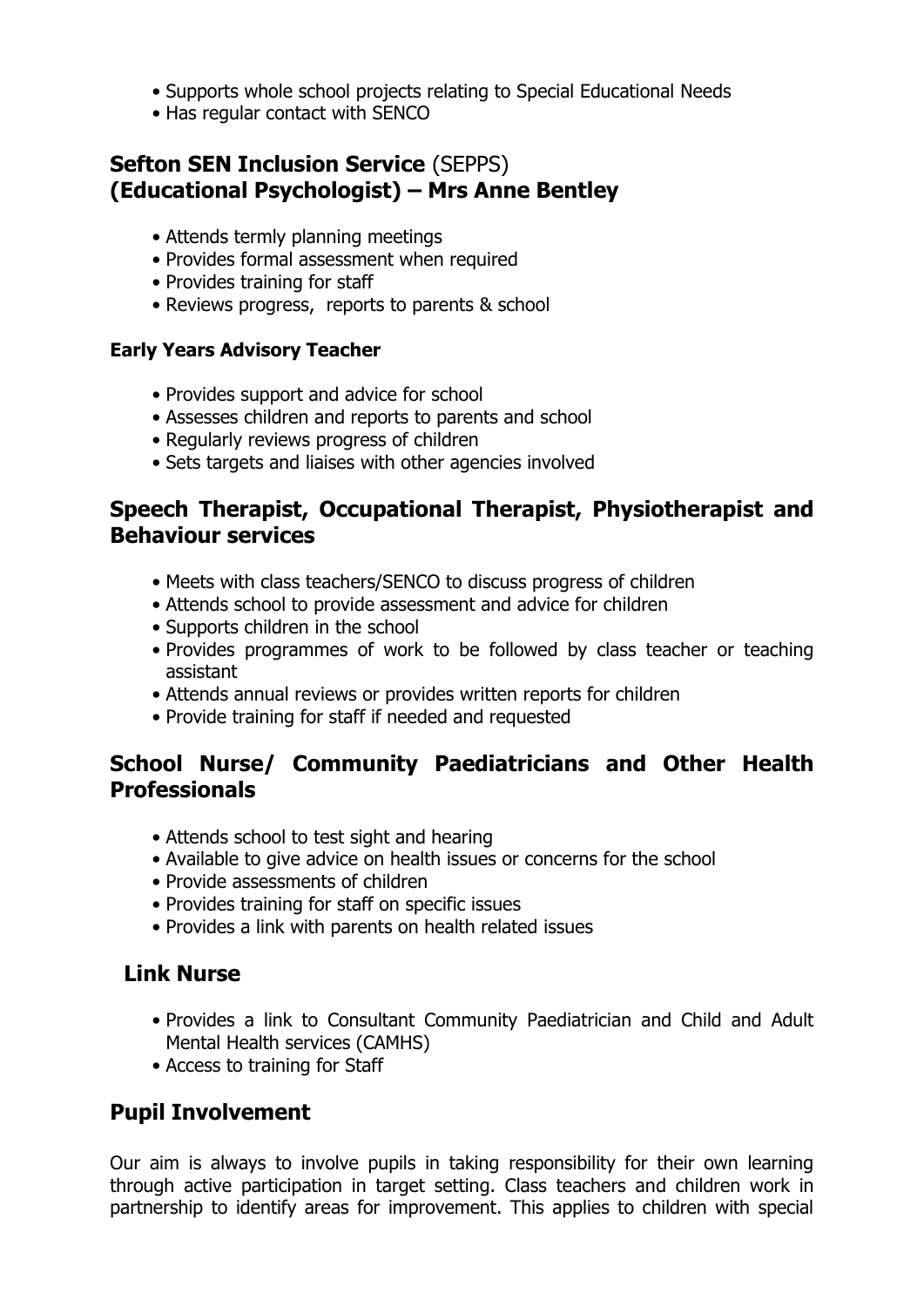educational needs and where appropriate they will be encouraged to review their own progress and to be involved in the discussion with parents and other professionals regarding provision.

# **Parental Partnership**

Our Lady of Compassion school staff believes that parents have a crucial role to play in the educational progress of their children, this is particularly so when a child has special educational needs. The effectiveness of the school's action will be directly affected by the involvement of parents. At all stages in the educational process the parents will be consulted and their views and wishes taken into account. We will ask parents to take an active role in their children's learning at home and will keep them informed of their child's progress at frequent intervals. The SENCO and school will try to ensure that parent's anxieties or concerns about their child may be experiencing are kept to a minimum by operating an open door policy and good channels of communication. Parents will be made aware of the Parent Partnership Service whose role it is to support parents and offer advice and information.

# **Role of the SENCO**

#### **The key responsibilities of the SENCO may include:**

- overseeing the day-to-day operation of the school's SEN policy
- Involvement in co-ordinating provision for children with SEN
- liaising with the relevant designated teacher where a looked after pupil (LAC) has SEN
- advising on the graduated approach to providing SEN support

• advising on the deployment of the school's delegated budget and other resources to meet pupils' needs effectively

- liaising with parents of pupils with SEN
- liaising with early years providers, other schools, educational psychologists, health and social care professionals, and independent or voluntary bodies

• being a key point of contact with external agencies, especially the local authority and its support services

• liaising with potential next providers of education to ensure a pupil and their parents are informed about options and a smooth transition is planned

• working with the headteacher and school governors to ensure that the school meets its responsibilities under the Equality Act (2010) with regard to reasonable adjustments and access arrangements

• ensuring that the school keeps the records of all pupils with SEN up to date

## **Identification**

The early identification, assessment and provision for any child who may have SEN are vitally important. We believe that early identification and intervention, in many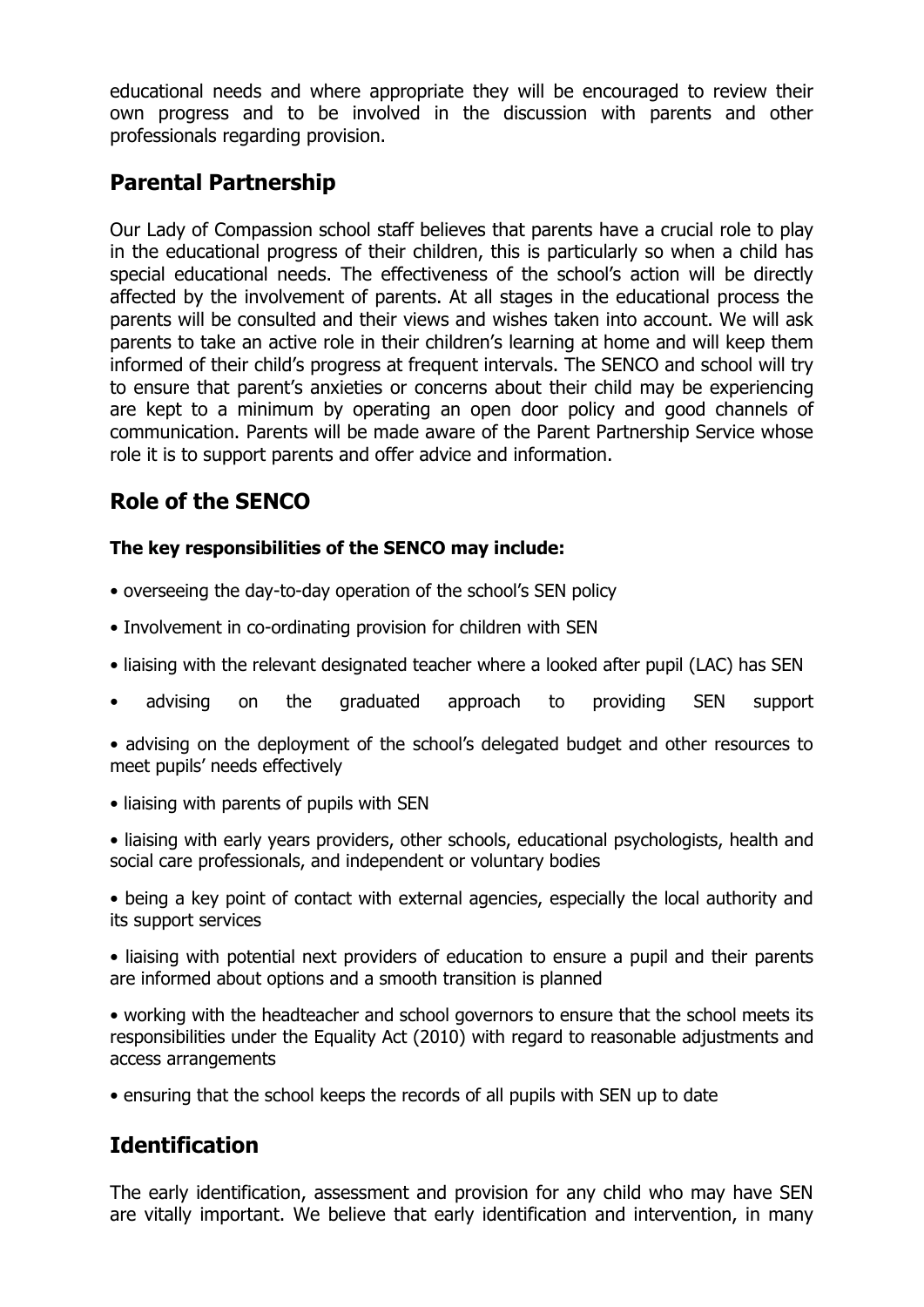cases, prevent significant difficulties developing and more easily identify those for whom additional support will be required.

Pupils will usually be identified by:

- Class teacher
- Parents
- Outside agencies

All teachers have an overall responsibility for the identification of a child with special educational needs, to report it to the SENCO and to consult with the child's parents.

# **All teachers should:**

- Be aware of the range of needs that may arise in school
- Collect any evidence required including results of assessments to allow the child to show what they know, understand and can do as well as any difficulties.
- Be responsible for assessing the suitability of materials used in their delivery of the curriculum.
- Use information rising from the child's previous educational experience to provide starting points for the development of an appropriate curriculum for the child.
- Identify and focus attention on the child's skills and highlight areas for early action to support the child within the class.
- Ensure that ongoing observation and assessment provide regular feedback to parents about the child's achievements and experiences and that the outcomes of such assessments form the basis for planning the next steps of the child's learning.
- Attend courses and training to acquire knowledge to support the child.

# **Early Years**

A child may enter nursery or Reception classes having already been identified as having special educational needs and be placed at Early Years Action or Action plus. The pre-school advisory teacher and school staff will work in partnership to provide the appropriate level of support. The outcome of any assessment or observations may also indicate areas of concern and may alert teachers to children who have particular difficulties, some of whom may have special educational needs.

## **Implementing SEN support at Our Lady of Compassion**

 The process for implementing SEN support is described in the new Code of Practice as the 'Graduated Approach' and has four stages:

# **Assess**

School will gather all information available to gain an accurate picture of the child's needs. This could include teacher, pupil, parent and outside agencies and will provide information such as attainment, learning styles, and projected targets. A Record of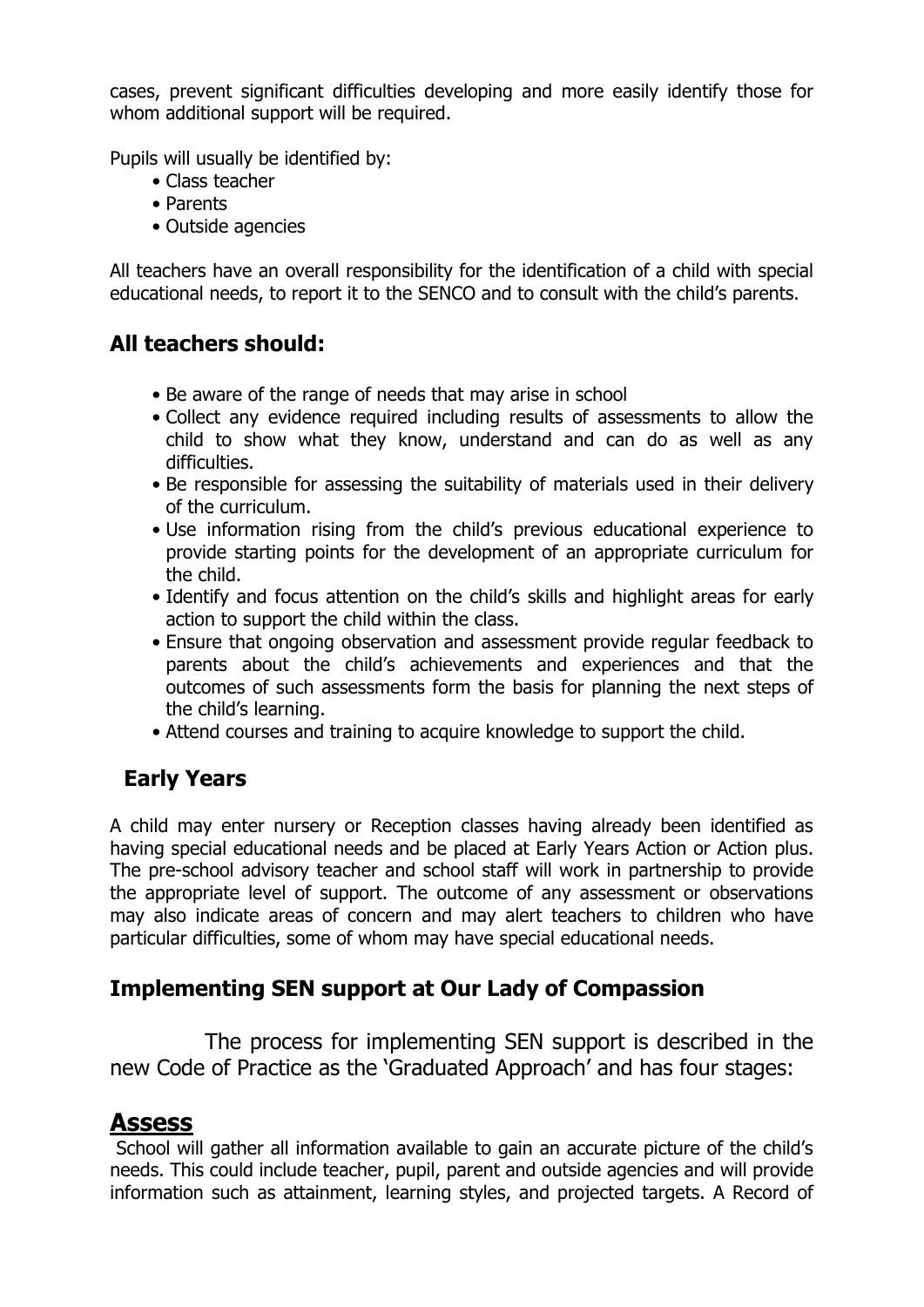Concern is completed initially and used to discuss primary concerns with the relevant personnel.

# **Plan**

A 'Pupil Profile' (support plan) will be put into place to outline strategies that will be used in order to achieve specific measurable outcomes. Parents and children's views will be considered during the devising of the plan Which will include: Quality First Inclusive Teaching approaches that are effective to enhance pupil's learning. Proven interventions that have been identified to achieve specific targets- how they will be delivered and monitored. Any focused support from a teaching assistant in class. This should be purposeful, with the ultimate aim to develop the pupil's independence and maximise pupils contact with his/her class teacher. Resources to ensure access to curriculum or environment

# **Do**

Once pupils have a Pupil Profile, this becomes a working document which can be annotated on a regular basis to show progress towards outcomes and new targets set. Adjustments can be made as necessary. The class teacher manages the plan and actions. They will be accountable for the outcomes and should they feel the plan is not working at any time need to ensure they talk to the SENCO and SMT for further advice.

# **Review**

A review will take place within a timescale, interventions will be evaluated along with the view of the child and parents. The plan can be adapted or a new one devised to enable the pupil to achieve their next steps in learning. At the review further options may be put into place: Advice or assessment may be requested from outside agencies. Top up funding may be requested from the LEA if the cost of support goes beyond the £6,000 threshold provided by schools. This is accessed through a high needs application which shows an efficient plan that is likely to succeed. Parents and or school can apply for an Educational Health Care Assessment if the pupil is still not making progress, despite the school taking a graduated approach with relevant actions over time.

# **Moving to an EHCP (Education, Health and Care Plan)**

If children fail to make progress, in spite of high quality, targeted support at SENS, we may apply for the child to be assessed for an EHC Plan. Generally, we apply for an EHC Plan if:

- The child is Looked After and therefore additionally vulnerable
- The child has a disability which is lifelong and which means that they will always need support to learn effectively
- The child's achievements are so far below their peers that we think it likely that the child may at some point benefit from special school provision.

Children, who we think will manage in mainstream schools, albeit with support, are less often assessed for EHC Plans. Having a diagnosis (e.g. of ASD, ADHD or dyslexia) does not mean that a child needs an EHC Plan.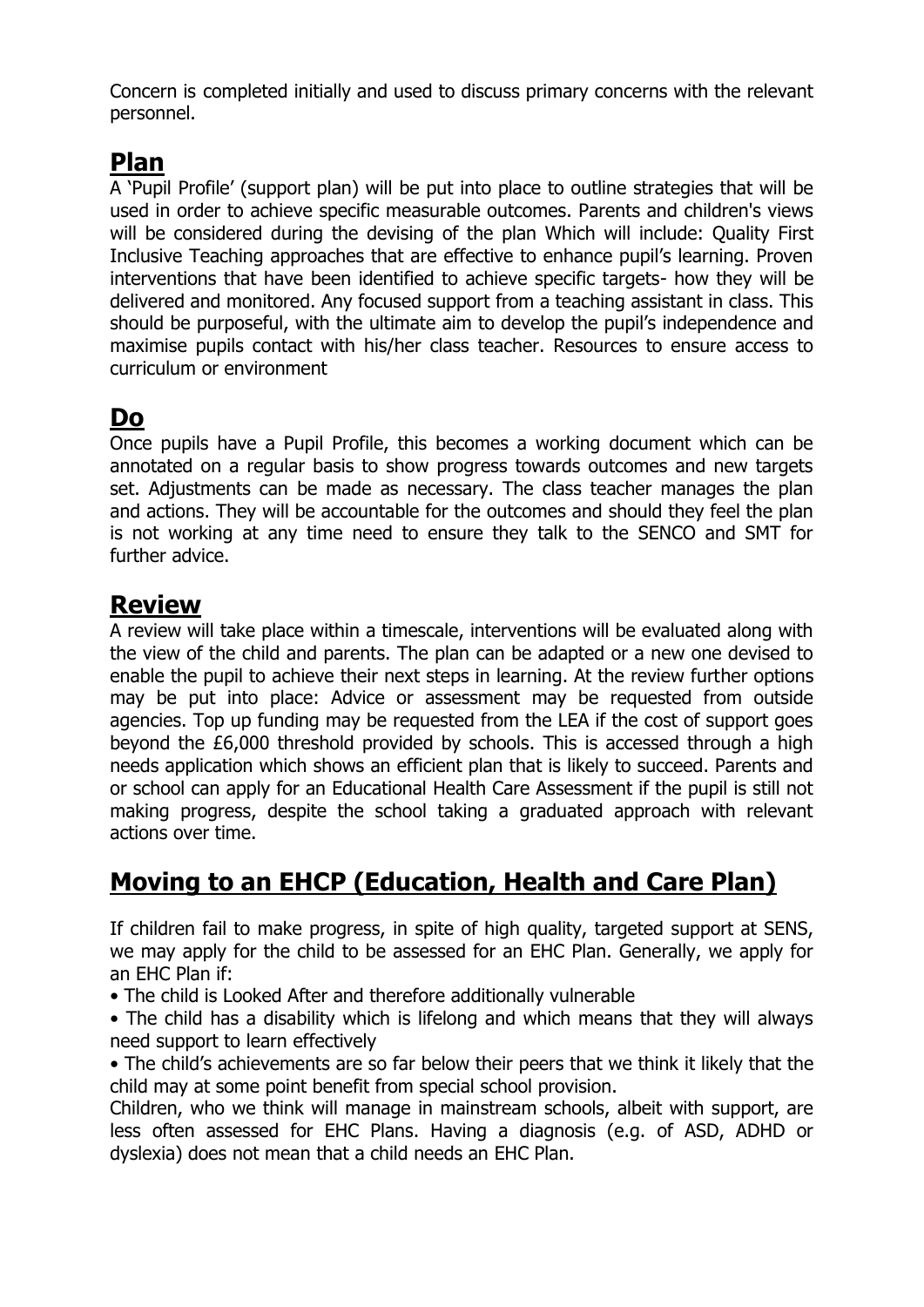If the application for an EHC Plan is successful, a member of the Local Authority will call a meeting for parents, the child and the school together with any health or social care professionals who are involved with the family. The meeting will record the child's strengths, their dreams and aspirations as well as the barriers they face. Following the meeting, the LA will produce the EHC Plan which will record the decisions made at the meeting.

#### **Children with social, emotional and mental health needs**

Behaviour is not classified as an SEN. If a child shows consistent unwanted behaviours, the class teacher will assess the child's needs, taking into account family circumstances and the child's known history of experiences. If the child's behaviour is felt to be a response to trauma or to home-based experiences (e.g. bereavement, parental separation) we complete a CAF with the family and support the child through that process.

If parents and school are concerned that the child may have mental health needs, we encourage parents to ask their GP for a referral to CAMHS.

If the child is felt to have long-term social, emotional or mental health needs- for example with anger management- the school offers a range of social skills or therapeutic interventions including the Heartmath program. These are generally delivered by trained TAs who develop good, trusting relationships with the children.

#### **Staff Development**

The SENCO, in consultation with senior management, will be responsible for the coordination of training for staff within the area of special educational needs. The SENCO will contribute to ongoing staff training through staff meetings and other INSET as needs are identified.

#### **Resources**

The school has a range of available resources to assist with the support of children with special educational needs. The SENCO ensures that any specialist equipment is made available for specific children either through purchase or by accessing other services for items on loan. Staff are responsible for the equipment whilst the child is in their class.

## **Pupil Progress**

There is a whole school approach to recording and measuring pupil progress, taking account of the development through the foundation stage, key stages one and two and enhanced for children with SEN by the records kept by the SENCO. Teachers make notes on their weekly plans to indicate where children have not reached or exceeded learning objectives. This informs the next set of plans.

All pupils have an Assessment File located in the SIMS tracker that contains a comprehensive record of his or her achievements. PIVATS is an assessment tool that plots pupil progress of children working below the National Curriculum level 1C. This is used for SEN children in all year groups to enable class teachers to clearly identify